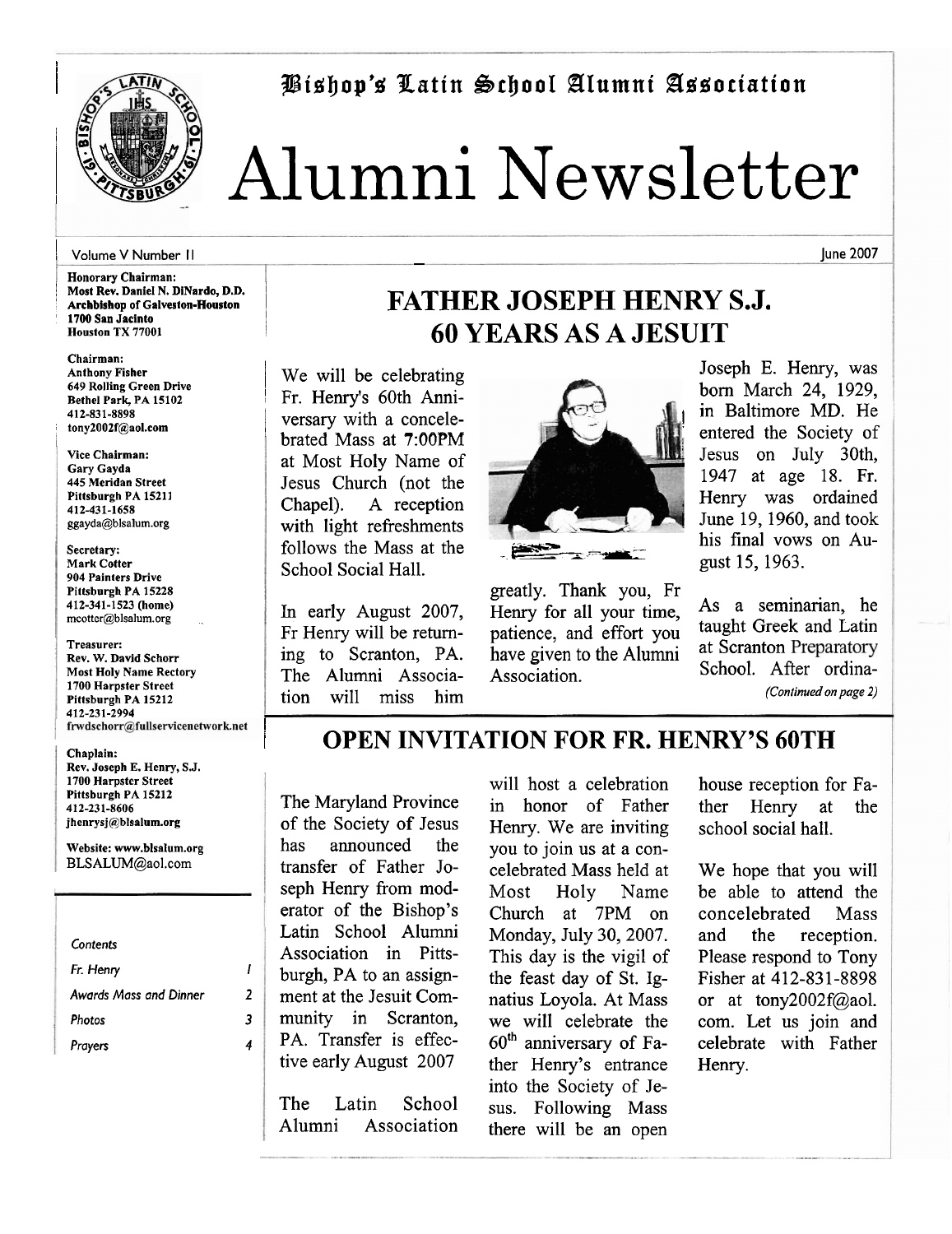**PAGE 2** ALUMNI NEWSLETTER VOLUME V NUMBER II **I** ALUMNI NEWSLETTER

### **FATHER JOSEPH HENRY S.J. 60 YEARS AS A JESUIT**

After a year of studies at Du-

In 1984, Fr. Henry traveled to in that capacity until 1998, nity. when he returned to the United States to serve as Minister of In 2000, Fr. Henry returned to

School. He was Prefect of Dis- From there, Fr. Henry went to cipline of the Latin School from Washington D.C., where he was ciation. 1971 until the school was Assistant Treasurer at the Georgeclosed in 1973. town University Jesuit Community.

quesne University, Fr. returned In 1993, Fr. Henry moved to the to Scranton Prep again to teach Vatican Observatory Community Vatican Observatory Community Latin and Greek. He also served in Tucson, AZ. There he was the as Minister of the Community Administrator of the Vatican Obthere. Servatory Group at Steward Observatory. He also served as Vice Su-<br>perior at the Observatory from Rome to serve as the Secretary 1994 to 1997. When he returned to of the American Assistancy for Wernersville to serve as Assistant the General Curia. He worked Minister of the St. Isaac Commu-

the Novitiate of St. Isaac Jogues Pittsburgh, and has been living at

tion, Fr. Henry taught Greek at Wernersville, Pa. Most Holy Name Rectory and has and Latin at the Bishop's Latin served as the Moderator of the and Latin at the Bishop's Latin<br>School. He was Prefect of Dis-From there. Fr. Henry went to Bishop's Latin School Alumni Asso-



# **ANNUAL JOHN CARDINAL WRIGHT VOCATION MASS AND AWARDS DINNER**

tion began with a concelebrated Pittsburgh Mass held at St. Anthony's Chapel on Troy Hill. The event continued with dinner at Tambellini's Restaurant on Route 51. At dinner the association recognized the 40th anniversary of the graduating class of 1967 and the 35'h anniversary of the graduating class of 1972 with a special honor to the members of both classes. The dinner was highlighted by the presentation of the John Cardinal Wright Awards. This year's awardees

The Bishop's Latin School were William Booker '69, Angelo Alumni Association held its Spagnolo '72 and Fr. Thomas sixth annual fundraising event Burke, co-director of the Voca-Burke, co-director of the Vocaon April 29, 2007. The celebra- tions Program for the Diocese of



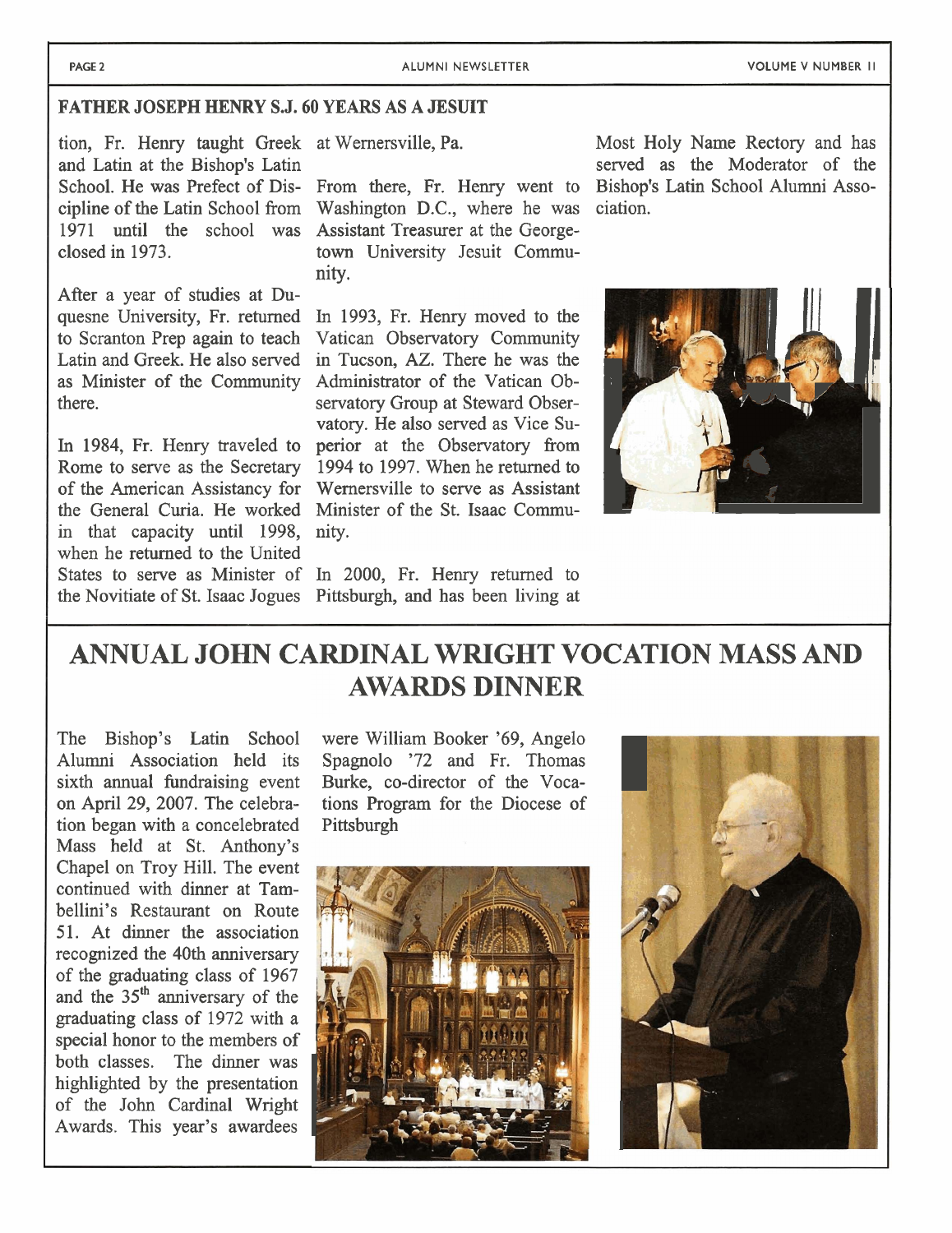

Fr. Joe Henry Fr Dave Schorr Fr. Joe Scheib Fr. John Euker Fr. Tom Burke Fr. Greg Brown



**BLS** Alumni Chairman, Tony Fisher, begins the awards ceremony and acknowledges the classes of 1967 and 1972



Fr. Tom Burke, Co-Director of Vocations, accepts the John **Cadinal**  Wright Award.





Angelo Spagnolo, class of 1972, accepts the John Cardinal Wright Award.

William "Bill" Booker gratiously accepts his John Cardinal Wright Award for his generous support of the Alumni Association, and other groups in PA and New Jersey.